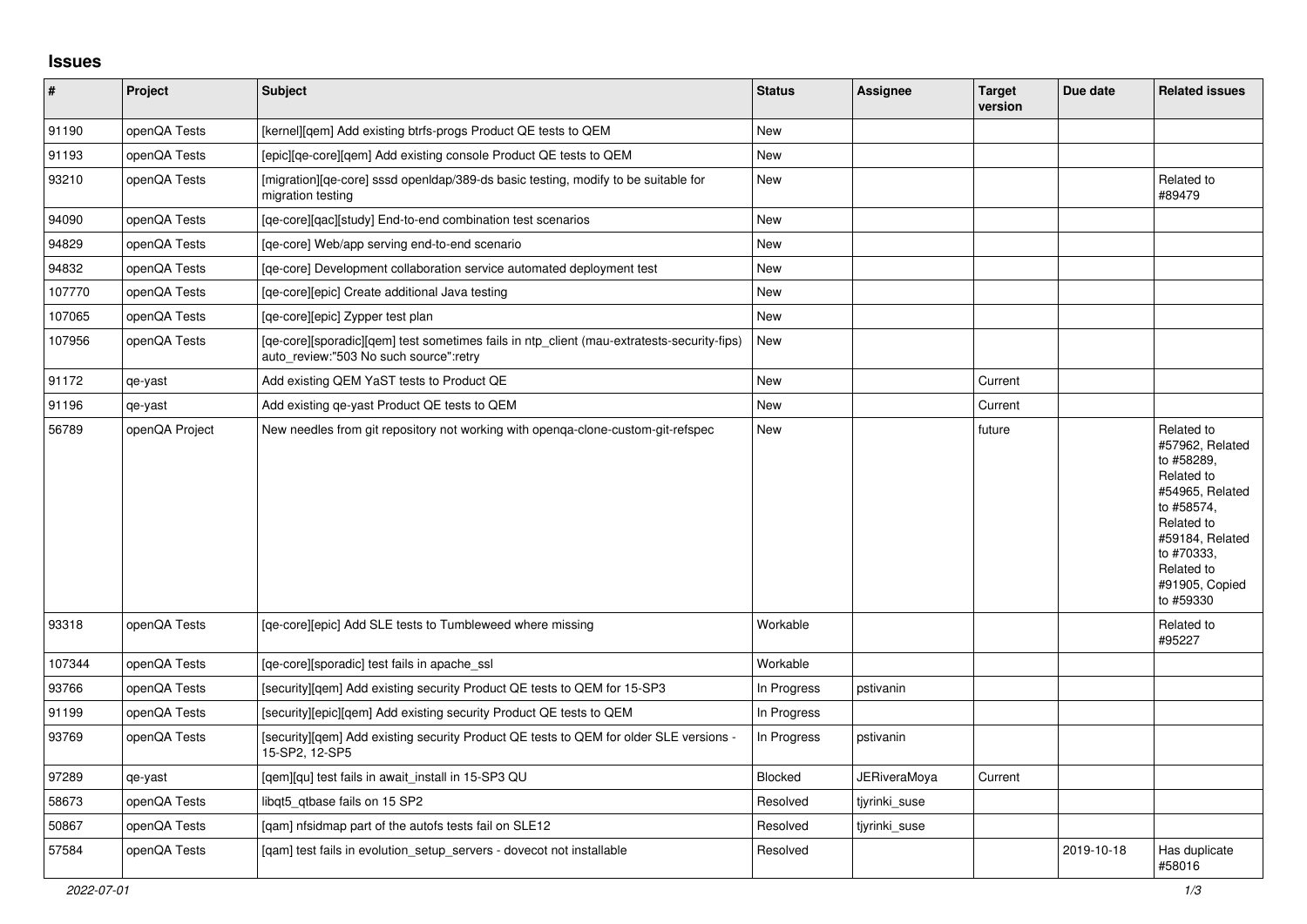| #      | Project      | <b>Subject</b>                                                                                          | <b>Status</b> | Assignee      | <b>Target</b><br>version | Due date | <b>Related issues</b>                                               |
|--------|--------------|---------------------------------------------------------------------------------------------------------|---------------|---------------|--------------------------|----------|---------------------------------------------------------------------|
| 80452  | openQA Tests | [qe-core][qem] Problems with aarch64 RAID 15SP1/SP2 QU tests - ** Suggested<br>Backport**               | Resolved      | geor          |                          |          |                                                                     |
| 87704  | openQA Tests | [qe-core][qem][QU] test fails in boot_encrypt on s390x (and only s390x)                                 | Resolved      |               |                          |          |                                                                     |
| 87707  | openQA Tests | [qe-core][qem][QU] test fails in bootloader                                                             | Resolved      | punkioudi     |                          |          |                                                                     |
| 87709  | openQA Tests | [qe-core][qem][QU] test fails in bootloader                                                             | Resolved      | punkioudi     |                          |          |                                                                     |
| 87710  | openQA Tests | [qe-yast][qe-core][qem][QU] test fails in scc_registration (multipath not tested on Full<br>images)     | Resolved      | dheidler      |                          |          |                                                                     |
| 91187  | openQA Tests | [qe-core] Add existing tomcat test module to Product QE functional                                      | Resolved      | zluo          |                          |          |                                                                     |
| 106888 | openQA Tests | [qe-core] test fails in consoletest_finish in Build 97.1                                                | Resolved      | punkioudi     |                          |          |                                                                     |
| 107347 | openQA Tests | [qe-core] test fails in system_role                                                                     | Resolved      | tjyrinki suse |                          |          |                                                                     |
| 89479  | openQA Tests | [qe-core] test fails in sssd - Fix sssd testing with openIdap, remove use of python-pam                 | Resolved      | tonyyuan      | QE-Core:<br>Ready        |          | Related to<br>#55115, Related<br>to #13168,<br>Related to<br>#93210 |
| 89503  | openQA Tests | [qe-core] Schedule thunderbird tests for sp1 and sp2                                                    | Resolved      | dheidler      | QE-Core:<br>Ready        |          | Related to<br>#75409                                                |
| 90329  | openQA Tests | [qe-core] 15SP2 QU - test fails in raid_gpt on ppc64le                                                  | Resolved      | geor          | QE-Core:<br>Ready        |          | Related to<br>#95117                                                |
| 91106  | openQA Tests | [qe-core][qe-yast][qu] test fails in select_guided_setup                                                | Resolved      | tjyrinki_suse | QE-Core:<br>Ready        |          |                                                                     |
| 91181  | openQA Tests | [qe-core] Add existing console QEM tests to Product QE                                                  | Resolved      | zluo          | QE-Core:<br>Ready        |          |                                                                     |
| 92215  | openQA Tests | [qe-core] Change mysql tests to mariadb integration tests                                               | Resolved      | dheidler      | QE-Core:<br>Ready        |          |                                                                     |
| 93321  | openQA Tests | [qe-core] Add vsftpd test to Tumbleweed                                                                 | Resolved      | dvenkatachala | QE-Core:<br>Ready        |          |                                                                     |
| 93754  | openQA Tests | [qe-core][qe-yast][qu] xfs@svirt-xen-pv test fails in setup_libyui on 15-SP2 QU testing                 | Resolved      | tjyrinki_suse | QE-Core:<br>Ready        |          |                                                                     |
| 93757  | openQA Tests | [qe-core][qe-yast][qu] test fails in setup_libyui on lvm_thin_provisioning on all archs on<br>15-SP2 QU | Resolved      | tivrinki suse | QE-Core:<br>Ready        |          |                                                                     |
| 93895  | openQA Tests | [qe-core][qe-yast][qu] ext4_yast@s390x-zVM-vswitch-l3 fails on latest QU                                | Resolved      | tjyrinki_suse | QE-Core:<br>Ready        |          |                                                                     |